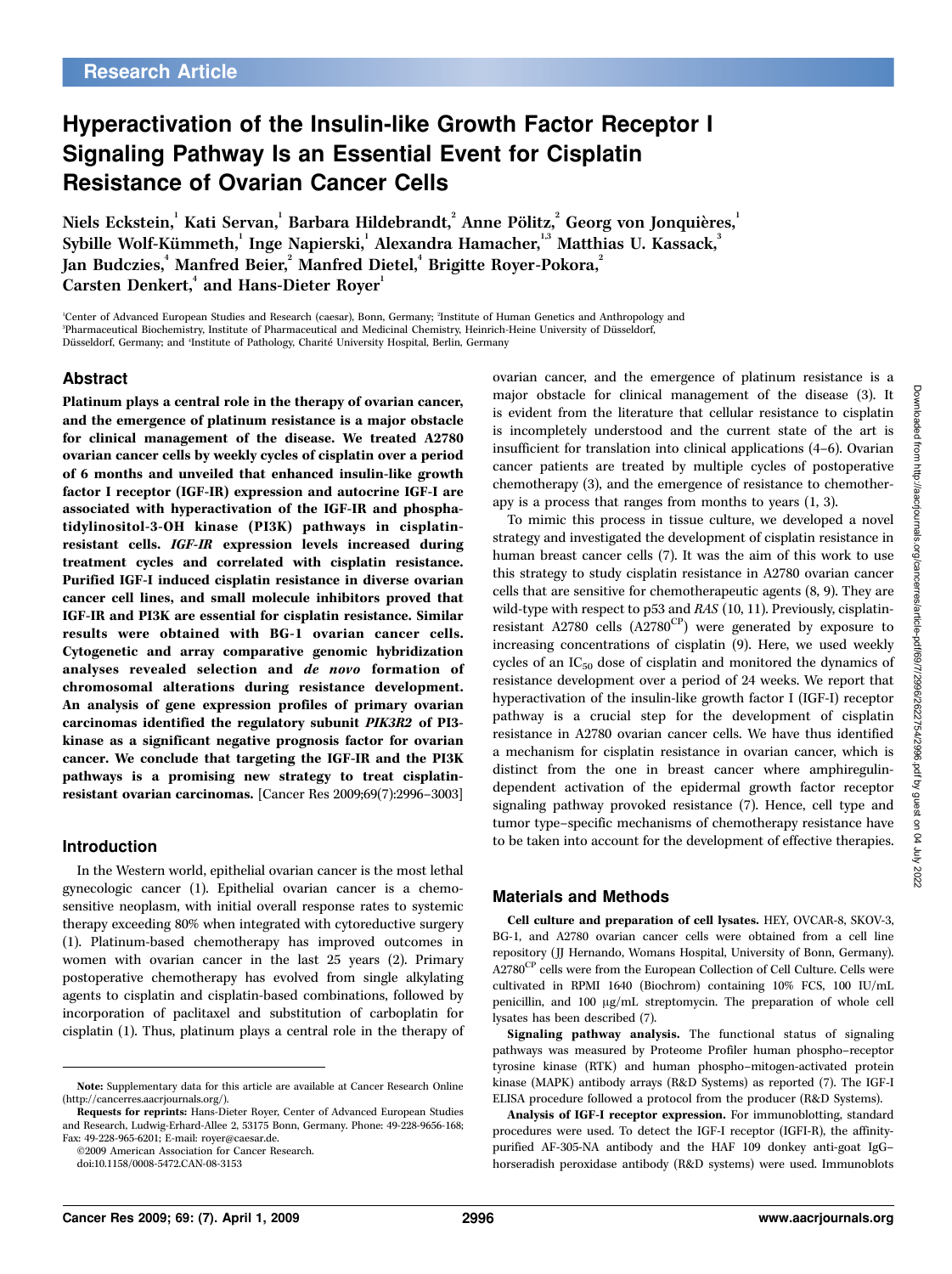Figure 1. Generation and characterization of cisplatin-resistant A2780 cells. A, cisplatin resistance was measured by MTT assays (7). A2780 cells (open circles) and A2780 CisR cells (filled circles). The factor of resistance was calculated by dividing the  $IC_{50}$  concentrations from resistant cells by  $IC_{50}$ concentrations from nonresistant cells. Arrows,  $IC_{50}$ concentrations of cisplatin. B, decreased proliferation of cisplatin-resistant A2780 CisR cells. The proliferation rates were determined by a BrdUrd incorporation assay. A2780 cells (left bar) and A2780 CisR cells (right bar). Significant differences are indicated by asterisks ( $n = 4$ , Student's t test;  $**$ ,  $P < 0.001$ ). C, invasive ability of A2780 CisR cells. To determine invasion abilities, we used a Matrigel invasion assay. Significant differences are indicated by asterisks ( $n = 4$ , Students t test; \*,  $P < 0.05$ ). D, hyperactivation of the IGF-IR and PI3K pathways in A2780 CisR cells. Human phospho-RTK antibody arrays were used to measure RTK phosphorylation, and human phospho-MAPK antibody arrays were used to measure phosphorylation of MAP- and AKT-kinases. Phosphorylation sites detected by this assay are listed (Supplementary Table S1).



were developed with the enhanced chemoluminescence system (Amersham Biosciences).

Matrigel invasion and BrdUrd proliferation assay, 3-(4,5-dimethylthiazol-2-yl)-2,5-diphenyltetrazolium bromide cell growth assay, and signaling inhibitors. To determine invasive potential of A2780 CisR cells, the CytoSelect assay (Cell Biolabs Inc.) was used (7). The BrdUrd proliferation assay (Roche Applied Science) was done as described (7). For 3-(4,5-dimethylthiazol-2-yl)-2,5-diphenyltetrazolium bromide (MTT) assays, we followed our published protocol (7). Signaling inhibitors LY294002 (5 μmol/L), U0126 (2.5 μmol/L), Wortmannin (30 nmol/L), AG 1024 (1 μmol/L; Sigma-Aldrich), or IGFBP 4 (0.1  $\mu$ mol/L; R&D Systems) were added to the tissue culture medium 1 h before the addition of cisplatin.

Cytogenetic and fluorescence in situ hybridization analyses. Metaphase chromosomes were prepared following standard procedures. Giemsa karyotypes were generated according to International System for Human Cytogenic Nomenclature (12), and fluorescence in situ hybridizations (FISH) were performed as described (13). PAC/BAC probes were from (Genome Systems; imaGenes). GS-1186-B18 (3p, PAC), GS-1061-L1 (20p, PAC), RP11-1129-O4 (1p, BAC), and GS-580-L5 (8p, PAC; ref. 14) were labeled with cyanine 3-dUTP (Cy3) or cyanine 5-dUTP (Cy5) so that two probes could be visualized in one combined hybridization.

Array comparative genomic hybridization and data analysis. DNA was isolated with the Qiagen Mini kit (tissue protocol) and digested with  $AluI$  and  $RsaI$  (Promega). Purified DNA (1.5  $\mu$ g of each) was labeled with Cy5 (A2780 cells) or Cy3 (A2780 CisR cells) using the Genomic DNA labeling kit Plus (Agilent). Cy5- and Cy3-labeled samples were combined and hybridized for 40 h at  $65^{\circ}$ C with the Human Genome Comparative Genomic Hybridization (CGH) Microarray 244A (Agilent). Data analysis was described previously (15). For better interpretability, the resulting data set was transformed from the original base 10 to base 2 log-ratios. CGH-plots were created for visual inspection using two software packages based on R: Bioconductor's array comparative genomic hybridization (aCGH) package<sup>5</sup> for genome wide plots, and the GLAD package for chromosome specific plots with automatic break point detection (16).

Quantification of IGF-IR mRNA by real-time reverse transcription-PCR. Our reverse transcription-PCR (RT-PCR) protocol has been published (7). The primers used were  $IGF-IR$  forward (5'-GAAGTG-GAACCCTCCCTCTC-3') and IGF-IR reverse (5'-CTTCTCGGC TTCAGTTTTGG-3');  $\beta$ -actin forward (5'-AGAAAATCTGGCACCACACC-3') and  $\beta$ -actin reverse (5'-CAGAGGCGTACAGGGATAGC-3'). The IGF-IR mRNA concentration was normalized to  $\beta$ -actin mRNA.

<sup>5</sup> http://www.bioconductor.org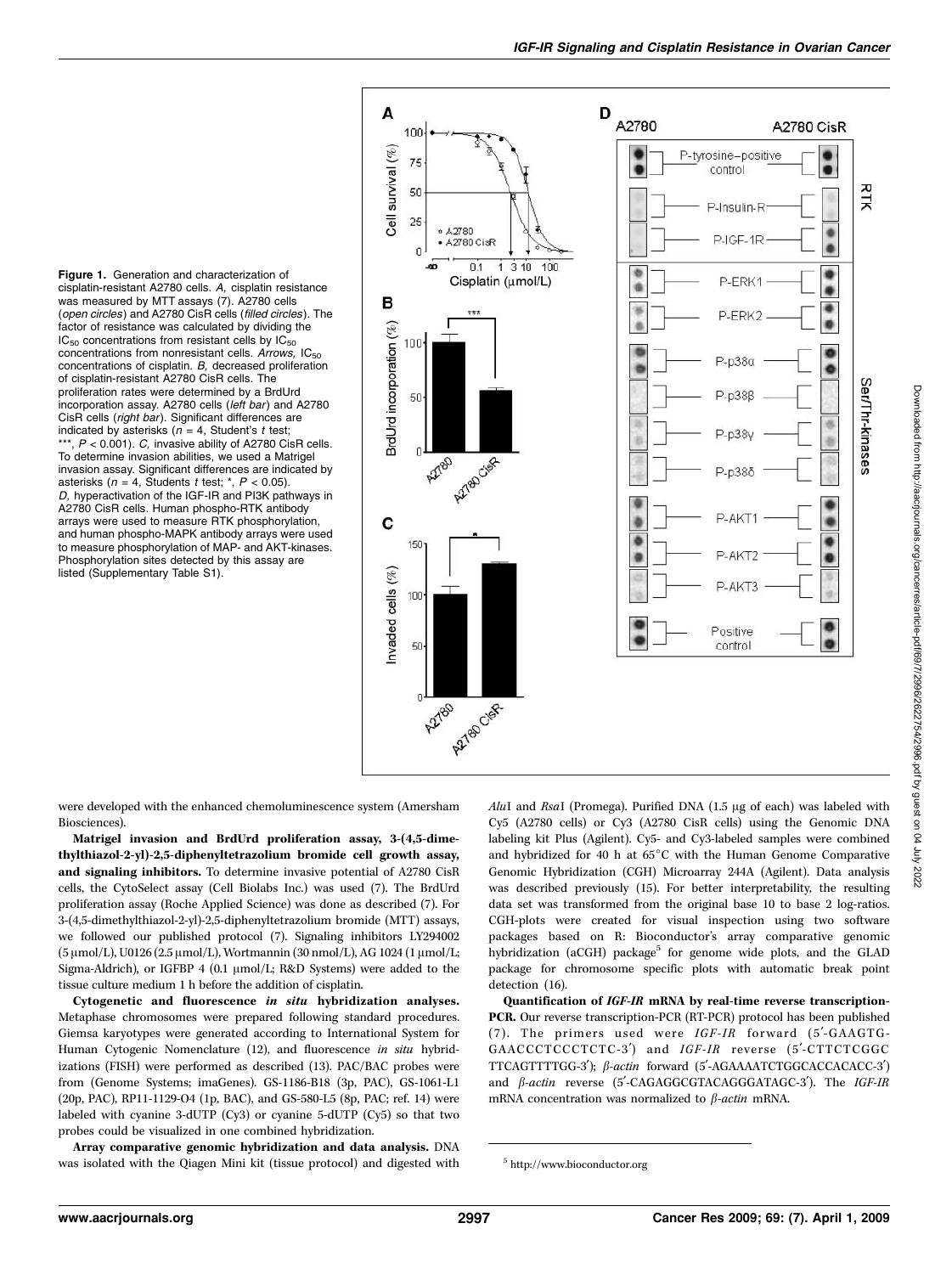**Data analysis.** Indicated are the mean values  $\pm$  SE. Concentration effect curves were fitted to the data points by nonlinear regression analysis using the four-parameter logistic equation (GraphPad Prism).

Statistical methods. Assays were performed at least in triplicate. Statistical significance was assessed by two-tailed Student's  $t$  test for single comparison and ANOVA for multiple comparisons, respectively.

#### Results

Generation and characterization of cisplatin-resistant A2780 ovarian cancer cells. A2780 cells were exposed to weekly cycles (4 hours) of 2  $\mu$ mol/L cisplatin over a period of 24 weeks. The resistance factor after 24 treatment cycles was calculated as 5.8 (\*\*,  $P < 0.01$ ; Fig. 1A). Cisplatin-resistant cells were denoted A2780 CisR and they remained resistant after cultivation in drug-free media for at least 4 months (Supplementary Fig. S1). A2780 CisR cells are characterized by reduced proliferation rates (Fig. 1B) and an increased ability to degrade and, thus, invade the matrix of a reconstituted basement membrane (Fig. 1C). Hence, cisplatin resistance and tumor cell aggressiveness are linked to each other. To investigate whether A2780 CisR cells developed cross-resistance, we analyzed the anthracycline doxorubicin (Supplementary Fig. S2) and measured a resistance factor of 4.2.

Hyperactivation of the IGF-IR pathway in A2780 CisR ovarian cancer cells. Next, we analyzed the functional status of RTKs and downstream signaling pathways in A2780 CisR cells using antibody arrays. We find a selective phosphorylation of the IGF-IR (Fig. 1D). The IGF-IR signaling pathway is connected to three major MAPK pathways (reviewed in ref. 17). We used a human phospho-MAPK antibody array (7; Supplementary Table S1) and detected moderate extracellular signal-regulated kinase (ERK)1

and ERK2 phosphorylation in A2780 cells, which is markedly increased in A2780 CisR cells (Fig. 1D). In contrast, the phosphorylation of c-Jun NH2-terminal kinases (18) did not change (data not shown). The p38 MAPK module consists of four isoforms and we detected p38  $\alpha$  phosphorylation in A2780 cells, which is increased in A2780 CisR cells (Fig. 1D). The IGF-IR pathway is also linked to the phosphatidylinositol-3-OH kinase (PI3K)/AKT pathway by insulin receptor substrate 1 (reviewed in ref. 17). PI3K regulates the translocation of AKT-kinase to the cell membrane where it becomes phosphorylated at S473 by phosphoinositidedependent kinase 1 and the rictor–mammalian target of rapamycin complex (19). AKT1 and AKT2 are moderately phosphorylated in A2780 cells and phosphorylation is strongly increased in A2780 CisR cells. These data show that hyperactivation of the IGF-IR and PI3K signaling pathways is associated with cisplatin resistance.

Temporal dynamics of IGF-IR gene expression correlate with cisplatin resistance in A2780 ovarian cancer cells. Cisplatin resistance development was monitored by MTT assays (Fig. 2A). The cells developed cisplatin resistance after 6 treatment cycles, which steadily increased up to treatment cycle 12. We also measured the levels of IGF-IR mRNA (Fig. 2B). A comparison of the dynamics of cisplatin resistance development (Fig. 2A) and the dynamics of IGF-IR gene expression (Fig. 2B) reveals an almost identical curve progression. This result shows that IGF-IR expression levels correlate with the extent of cisplatin resistance of A2780 ovarian cancer cells.

Hyperactivation of the IGF-IR pathway is associated with enhanced IGF-IR expression and constitutive IGF-I secretion. We determined IGF-IR expression by immunoblotting using an antibody specific for the extracellular domain of the IGF-IR



Figure 2. Development of an autocrine IGF-I loop in cisplatin-resistant ovarian cancer cells. A, dynamics of cisplatin resistance development. A2780 cells were treated by weekly cycles of cisplatin. The factor of resistance was calculated by dividing  $IC_{50}$  values at each time point with the  $IC_{50}$  value from control cells.  $B$ , IGF-IR mRNA expression in the course of cisplatin resistance development. IGF-IR mRNA levels were measured by real-time quantitative RT-PCR. C, enhanced expression of the IGF-IR in A2780 CisR cells. Arrow, the position of IGF-IR on the immunoblot. M, molecular weight marker. D, constitutive secretion of IGF-I from A2780 CisR cells. To quantify secreted IGF-I, cell culture supernatants from A2780 CisR and A2780 cells were analyzed by an IGF-I ELISA ( $n = 3$ ;  $^{*}$ ,  $P < 0.05$ ; \*\*\*,  $P < 0.001$ ).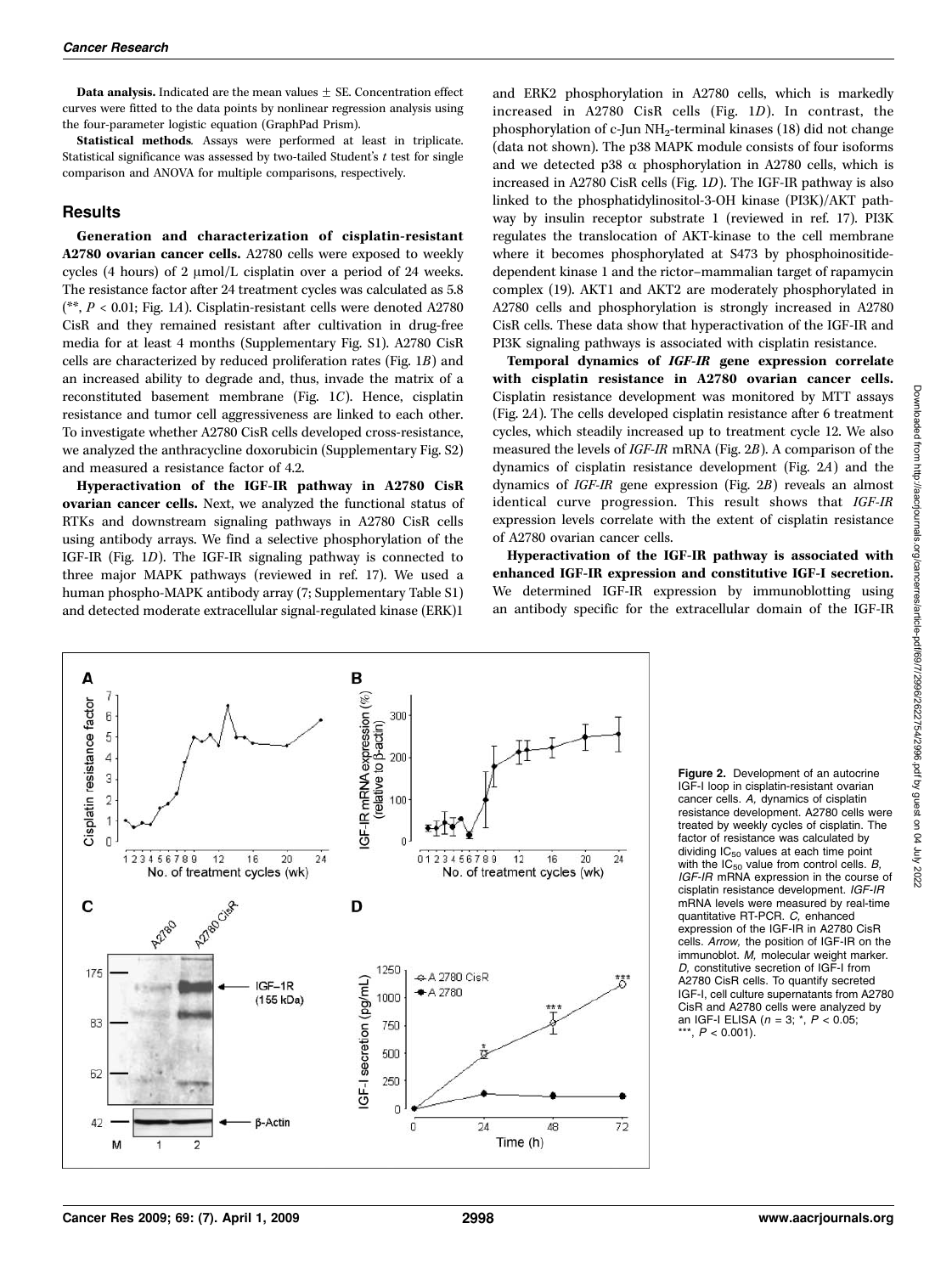

Figure 3. The IGF-IR signaling pathway determines cisplatin resistance in ovarian cancer cells. A, IGF-IR expression in diverse human ovarian cancer cells correlates significantly with cisplatin resistance. Cisplatin  $IC_{F0}$  values from MTT assays were correlated with IGF-IR gene expression. The correlation coefficient was calculated 0.956 (\*,  $\acute{P}$  = 0.0224). Dotted line, 95% confidence interval. B, effect of the IGF-IR signaling pathway for the cisplatin-resistant phenotype of BG-1 ovarian cancer cells. BG-1 ovarian cancer cells were cultivated in the presence of AG 1024, which inhibits IGF-IR tyrosine kinase activity (filled circles), medium control (\*). Arrows, IC<sub>50</sub> concentrations of cisplatin for AG 1024 (left arrow) and medium control (right arrow). C, IGF-IR signaling through the PI3K pathway is essential for cisplatin resistance in BG-1 ovarian cancer cells. Cisplatin resistance of BG-1 cells after cultivation in the presence of LY294002, which inhibits PI3K activity. Arrows, IC<sub>50</sub> concentrations of cisplatin for LY294002 and medium control.

(Fig. 2C). A2780 cells express very low levels of the IGF-IR, which are strongly enhanced in A2780 CisR cells. The same result was obtained by immunofluorescence analysis (Supplementary Fig. S3). Next, we investigated the status of IGF-I. To measure IGF-I in tissue culture supernatants, we used a sandwich ELISA (Fig. 2D) and detected constitutive IGF-I secretion from the resistant cells. Exposure of A2780 CisR cells to cisplatin or serum deprivation did not affect IGF-I secretion (data not shown). Thus, increased IGF-IR expression in combination with constitutive IGF-I secretion provides a mechanism for hyperactivation of the IGF-IR pathway in cisplatin-resistant ovarian cancer cells.

IGF-IR signaling through the PI3K pathway is crucial for cisplatin resistance. To determine the relevance of IGF-IR and PI3K signaling pathways for cisplatin resistance, we used specific inhibitors. We applied IGF binding protein-4 (IGFBP-4), which is a functional antagonist of IGF-I (reviewed in ref. 20), and determined IC<sub>50</sub> values of cisplatin dose response curves. IGFBP-4 sensitized A2780 CisR cells significantly (Supplementary Table S2). Likewise, AG 1024, a tyrosine kinase inhibitor that selectively inhibits the IGF-IR sensitized the resistant cells significantly. Next, we used the PI3K inhibitors LY294002 and Wortmannin. These inhibitors efficiently sensitized A2780 CisR cells to cisplatin. As IGFBP-4, LY294002, and Wortmannin had almost identical effects, we conclude that IGF-IR–dependent signaling through the PI3K pathway is responsible for cisplatin resistance. In contrast, the ERK1/2 signaling pathway is not involved as inhibition of ERK1/2 signaling by the MAP/ERK kinase 1/2 inhibitors U0126 and PD98059 did not affect cisplatin resistance (Supplementary Table S2).

IGF-IR expression and cisplatin resistance in diverse human ovarian carcinoma cell lines. Next, we measured IGF-IR mRNA expression levels and determined cisplatin resistance in a panel of ovarian cancer cell lines (Fig. 3A). SKOV-3 and OVCAR-8 are derived from metastatic tumors of patients previously treated with chemotherapy (21, 22). HEY was derived from a peritoneal deposit of a patient with a moderately differentiated papillary cystadenocarcinoma (23), and BG-1 was derived from the solid primary tumor tissue from an untreated patient with stage III, very poorly differentiated ovarian adenocarcinoma (24). We correlated IGF-IR expression levels with  $IC_{50}$  values from MTT assays and found a correlation coefficient of 0.9534, which is statistically highly significant (\*\*,  $P = 0.0032$ ). Thus, the level of IGF-IR mRNA predicts the extent of cisplatin resistance in ovarian cancer cells.

To check whether IGF-IR signaling through the PI3K pathway effects cisplatin resistance of other ovarian cancer cell lines, we selected BG-1 cells that are cisplatin resistant. They express high levels of IGF-IR mRNA (Fig. 3A) and very high levels of IGF-IR protein (25). The IGF-IR inhibitor AG 1024 and the PI3K inhibitor LY294002 significantly sensitized BG-1 cells to cisplatin (Fig. 3B and C). These data show that the IGF-IR and PI3K pathways also mediate cisplatin resistance in another ovarian cancer cell line and thus are of more general importance.

IGF-I mediates a bystander effect for cisplatin resistance in diverse ovarian cancer cells. Because most ovarian cancers express the IGF-IR, we hypothesized that IGF-I secreted from cisplatin-resistant cells might mediate a bystander effect in ovarian cancer patients. To test this hypothesis, we used A2780 cells as an in vitro model and cultivated the cells in conditioned medium from A2780 CisR cells. After 3 days, the level of sensitivity to cisplatin did not change. However, after 8 days, A2780 cells developed a cisplatin-resistant phenotype with a resistance factor of 3.04 (Fig. 4A), which was fully reversible after cultivation in normal medium (data not shown). This shows that factors present in the conditioned medium initiated a process leading to cisplatin resistance, which is dependent on the continuous presence of these factors. To investigate the effect IGF-I, we cultivated A2780 cells in conditioned medium for 8 days in the presence of IGFBP-4, which antagonizes IGF-I. Under these conditions, no resistance to cisplatin developed (Fig. 4B). Identical results were obtained, when the cells were cultivated in the presence of a neutralizing IGF-I– specific antibody (data not shown). Next, we cultivated A2780 cells for 8 days in the presence of 0.1  $\mu$ mol/L IGF-I and MTT assays revealed an  $IC_{50}$  value for cisplatin, which is similar to the one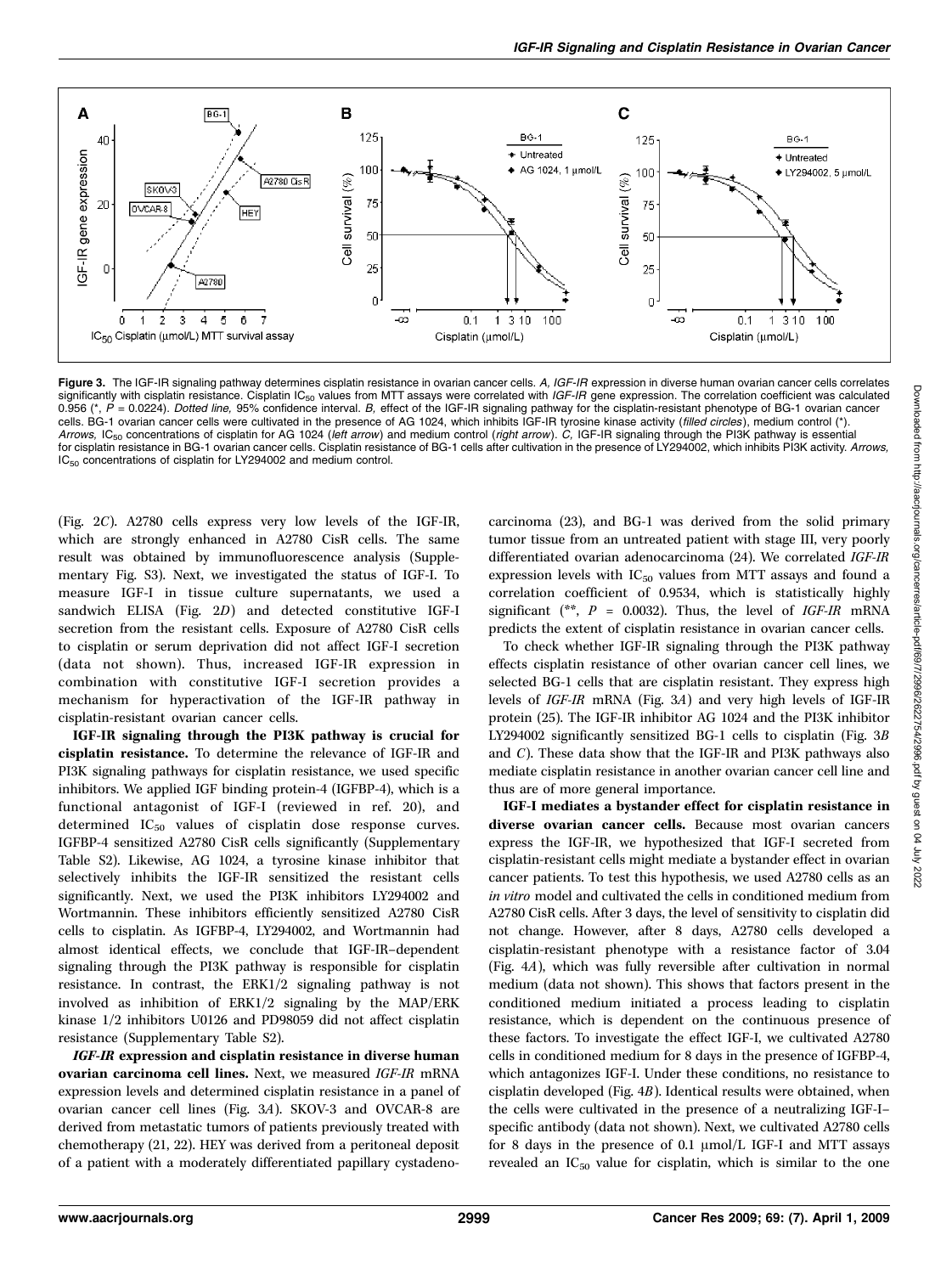obtained by conditioned medium (Fig. 4C). We also cultivated Hey, OVCAR-8, SKOV-3, and BG-1 ovarian cancer cells in the presence of 0.1  $\mu$ mol/L IGF-I for 8 days and determined the IC<sub>50</sub> values for cisplatin (Supplementary Table S3). The data show that cisplatin resistance was significantly increased in all cell lines. Hence, IGF-I secretion from cisplatin-resistant ovarian cancer cells will most



Figure 4. IGF-I mediates a bystander effect for cisplatin resistance in A2780 ovarian cancer cells. A, cisplatin resistance of A2780 cells after cultivation in A2780 CisR conditioned medium for 8 d. Arrows,  $IC_{50}$  concentrations of cisplatin for medium control and conditioned medium. B, IGFBP-4 revokes the bystander effect mediated by A2780 CisR–conditioned medium. Cisplatin resistance of A2780 cells after cultivation in conditioned medium for 8 d in the presence of IGFBP4. Arrow,  $IC_{50}$  concentration for cisplatin.  $C$ , emergence of cisplatin resistance in IGF-I treated A2780 ovarian cancer cells. Cisplatin resistance of A2780 cells after treatment with 0.1  $\mu$ mol/L IGF-I. Arrows, IC<sub>50</sub> concentrations of cisplatin.



Figure 5. The regulatory subunit PIK3R2 of PI3K is a negative prognosis factor for ovarian cancer. The ovarian cancer cohort was divided into 40 tumors with high (solid line) and 40 tumors with low (dotted line) PIK3R2 expression. A, Kaplan-Meier analysis shows a significant reduced overall survival for patients with high PIK3R2 expression. B, validation of PIK3R2 as negative prognosis factor in an independent study at another institution (Dressman study; ref. 28).

likely exert a bystander effect for cisplatin resistance in women with ovarian cancer.

Identification of the regulatory subunit PIK3R2 of PI3 kinase as prognostic biomarker for ovarian cancer. Next, we analyzed microarray data (Supplementary Materials and Methods) of a cohort of 80 ovarian cancer patients (Supplementary Table S4), whose clinical outcomes have been registered and asked whether the expression levels of genes from the IGF-IR and PI3K pathways would correlate with clinical outcome. We find that PIK3R2 expression had a significant negative correlation ( $P = 0.037$ ; Fig. 5A) and AKT2 expression a borderline significant negative correlation  $(P = 0.070)$  with overall survival (data not shown). PIK3R2 is a regulatory subunit of PI3-kinase. It is interesting to note (Fig. 5B) that PIK3R2 expression negatively correlated with clinical outcome  $(P = 0.026)$  in an independent study of 83 advanced-stage serous ovarian cancers  $(26)$ .<sup>6</sup> As the above microarray data were from untreated tumors, additional studies with microarray data from ovarian cancer tissue after cisplatin treatment are necessary. However, patients with advanced disease do not routinely undergo surgery for additional tissue samples to be collected (27).

Selection and acquisition of structural genomic alterations in cisplatin-resistant ovarian cancer cells. It is unresolved whether selective or adaptive mechanisms contribute to cisplatin resistance. To address this issue, we applied cytogenetics, FISH, and aCGH. A2780 CisR cells had several chromosomal abnormalities in common with  $A2780^{\text{CP}}$  cells (28) that were generated by increasing cisplatin concentrations (9) including monosomy of chromosome

<sup>6</sup> http://data.cgt.duke.edu/platinum.php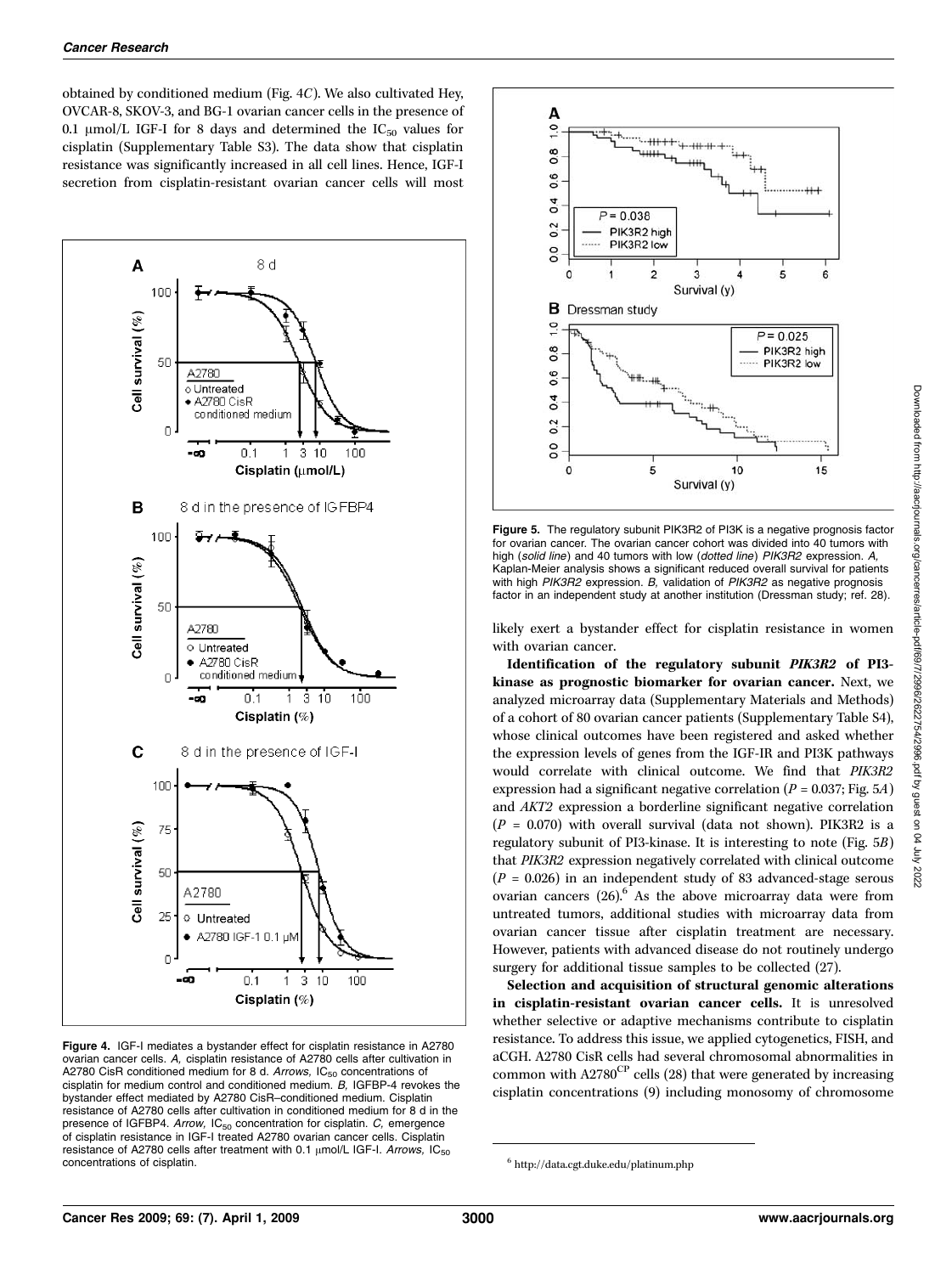Figure 6. Selection and de novo acquisition of genomic alterations during cisplatin resistance development. A, description of the ins(8;1)(p22;p22p36). Left, the normal banding pattern of the  $ins(8;1)$  chromosome is shown and the FISH hybridization with a 8p (green) and a 1p ( $red$ ) telomere probe. B, location of the three copies of chromosome 3p. The normal banding pattern is shown on the left for the der(1)t(1;3)(p36;p26), with the 3p telomere probe (red) at the tip of the chromosome. C, location of the four copies of chromosome 20. Left, the normal chromosomes 14 and 15 do not show a hybridization signal with the 20p telomere probe (green), whereas both derivative chromosomes 14 and 15 contain a 20p telomere signal on the  $p$  arm.  $D$ , whole genome profile of cisplatin-resistant A2780  $ČisR$  cells. Probes with  $log<sub>2</sub>$ -ratio  $>0.2$  (gain; red),  $<-0.2$  (loss; green), and between  $-0.2$  and 0.2 (no change; black) are shown. Insets, a more detailed view of the gains on chromosomes 3p (left) and 20 p (right). The three arrows at the bottom of the figure mark the homozygous deletions on chromosome 1 (left arrow), 11 ( $middle\ arrow$ ), and X ( $right\ arrow$ ) with log ratios between  $-5$ ,  $-6$ , and  $-7$ , respectively.



13. These are highlighted by boldface type in the karyotype formula. A2780 CisR cells exhibit additional chromosomal alterations (Fig.  $6A-C$ ). aCGH unveiled two larger gains of chromosome 3p (3p26) and 20p (20p12), which are shown as insets on the left (3p) and on the right (20p) in Fig. 6D. Several aberrations were verified by FISH and the final karyotype of A2780 CisR cells was compiled from aCGH, FISH, and conventional karyotype analysis:

44X,der  $(X)t(X;1)(q12;q11)$ , -1,der  $(1)t(1;3)(p36;p26)$ ,der $(6)t$  $(1;6)(q21;q22)$ , ins $(8;1)(p22;p22p36)$ ,-13, der  $(14)t(14;20)$ (p12;p112.2), der(15)t(15;20)(p12;p12.2),add (22)(p11) [22].

Telomere probes from chromosome 8p (green) and 1p (red) showed that the der8 (28) contains a subtelomeric insertion of 1p22p36 splitting the telomere 8p (green arrows) and retaining the telomere 1p (red arrow; Fig. 6A). The copy number gain of 3p26 detected by aCGH showed a fold change of 1.5, which is explained by the fact that 3 copies were observed in FISH with a 3p telomere probe, 2 on the normal chromosome 3, and 1 on the der(1)t(1;3; Fig. 6B, red arrows). For the copy number gain of 20p12, a fold change of 1.99 was seen, which is explained by the fact that four copies were observed in FISH with a 20p telomere probe (Fig.  $6C$ ), 2 on the normal chromosome  $20$  (*bottom*), 1 on the der(14; top panel), and 1 on the der(15) middle (Fig. 6C, green arrows). Smaller aberrations identified by aCGH were three homozygous deletions (Fig. 6D, arrows), and several copy number gains and losses (Supplementary Table S5). Next, we investigated whether monosomy 13 was already present in nonresistant A2780 cells using FISH with two different probes from chromosome 13. Monosomy 13 was found in 2.1% of A2780 and 100% of A2780 CisR cells, demonstrating selection of this chromosomal alteration. In addition, 3 copies of 20p12 (Fig. 6C) were already present in 3.9% of A2780 cells and 1.5% had four copies. In contrast, the copy number gain of 3p26 in cisplatin-resistant cells (Fig. 6B) was undetectable in A2780 cells. Thus, A2780 cells with copy number gains of 20p12 were selected during cisplatin resistance development and the copy number gain of 3p26 is a de novo event.

## **Discussion**

We used A2780 epithelial ovarian cancer cells as an in vitro model to investigate the dynamics of cisplatin resistance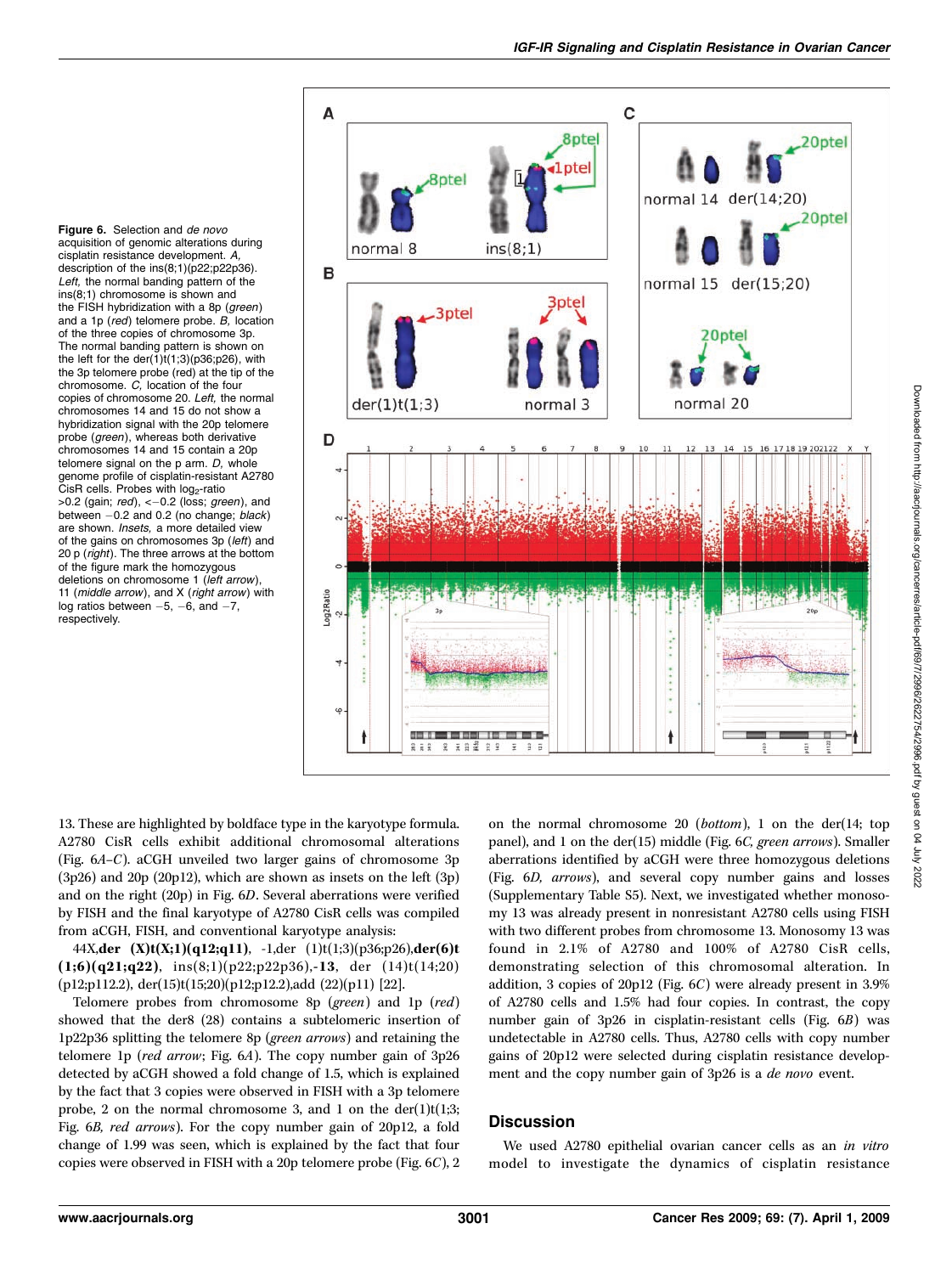development. We analyzed structural genomic alterations, gene expression, and the activities of selected signal transduction pathways. We clarified that the development of cisplatin resistance is associated with the selection of preexisting genomic alterations and the acquisition of de novo changes demonstrating that both selective and adaptive processes are linked to the development of cisplatin resistance.

We show here that hyperactivation of the IGF-IR signaling pathway is a crucial step for the development of cisplatin resistance of A2780 ovarian cancer cells. The IGF-IR is physiologically expressed in the ovary and the IGF-IR pathway is functional in human ovarian surface epithelial cells, which are the origin of most epithelial ovarian carcinomas (29–31). This explains why most ovarian carcinomas and ovarian cancer cell lines express the IGF-IR (32).

We worked out that IGF-IR–dependent signaling through the PI3K pathway mediates cisplatin resistance in A2780 CisR and BG-1 ovarian cancer cells, which indicates a more general relevance of this result. In this context, it is important to note that CAOV-3 and OVCAR-3 ovarian cancer cells, which are also resistant to cisplatin (22, 33), express autocrine IGF-I (34). Likewise, cisplatin-resistant SKOV-3 (22) and OVCAR-4 (35) cells express both IGF-I and the IGF-IR (36, 37). Taken together, these results provide strong evidence for an essential role of the IGF-IR signaling pathway for cisplatin resistance in ovarian cancer.

A2780 cells have been used before to create a series of cisplatinresistant cell lines that were selected by chronic exposure of increasing cisplatin concentrations (9). aCGH analysis revealed common genomic alterations in A2780 CisR and A2780<sup>CP</sup> cells (28), which are highlighted by boldface type in the karyotype formula. However, A2780 CisR cells also display unique genomic alterations. This shows that A2780 cells react differently to distinct cisplatin treatment regimens. This is corroborated by the finding that IGF-IR phosphorylation is not elevated in  $A2780^{\rm CP}$  cells (Supplementary Fig. S4). Even so, the PI3K pathway is essential for cisplatin resistance in these cells. We noted increased AKT1 and AKT2 phosphorylation (Supplementary Fig. S4), and the PI3K inhibitor LY294002 sensitized  $A2780^{\text{CP}}$  cells significantly to cisplatin (Supplementary Fig. S5).

To show the effect of our findings for ovarian cancer patients, it is necessary to validate the results in a clinical situation. This could be achieved by investigating ovarian carcinomas with an early relapse after chemotherapy. However, patients with advanced disease do not routinely undergo surgery for additional tissue samples to be collected (27), and this explains why the necessary tumor specimens are difficult to obtain. However, an extensive survey of published data revealed convincing evidence for a role of IGF-IR and PI3K signaling pathways in ovarian cancer patients. Ovarian cancer tissue samples express increased amounts of IGF-IR compared with normal ovarian tissues (38). The levels of IGF-IR are significantly higher in the tumors of patients with recurrent or persistent disease after chemotherapy (39). Recurrent or persistent tumors of this study were collected at second-look or subsequent laparotomy (39). Moreover, IGF-I peptide is increased in cyst fluids

of epithelial ovarian cancer (40), and in the ascites of ovarian cancer patients (41). A clinical study unveiled that IGF axis gene expression patterns are prognostic of survival in epithelial ovarian cancer (42). Yet another clinical study showed that a high level of free IGF-I peptide was independently associated with the progression of ovarian cancer (43).

We report that IGF-IR–dependent signaling through the PI3K pathway determines cisplatin resistance in ovarian cancer cells. Genetic data already provided evidence for a role of the PI3K pathway in the etiology of ovarian cancer as components of this pathway are mutated, amplified, or aberrantly expressed in ovarian cancer tissue. For example, PI3KCA is implicated as an oncogene in ovarian cancer (44), and PIK3R1 is constitutively activated by mutations (45). We have found that elevated levels of PIK3R2 expression negatively affect outcome in patients with ovarian cancer. AKT2 is amplified in 12% of ovarian carcinomas (46), and it was reported that AKT2 provokes cisplatin resistance in ovarian cancer cells (47). We have found that AKT2 expression has a negative correlation with overall survival of patients with ovarian cancer.

Therapeutic perspectives. It can be concluded from these results that the IGF-IR and PI3K signaling pathways are of immediate importance for the therapy of cisplatin-resistant ovarian carcinomas. Because IGF-I mediates a bystander effect for cisplatin resistance, it is a meaningful strategy to target the IGF-IR or PI3K to improve the efficacy of platinum based chemotherapy. As the PI3K pathway is also activated in ovarian carcinomas, it might be a promising strategy to use a combination therapy that targets the IGF-IR on the one hand and components of the PI3K pathway on the other. A variety of IGF-IR and PI3K inhibitors are used in clinical trials for the therapy of diverse cancers (48, 49). It is also feasible to target downstream components of the PI3K pathway. For example RAD001 (everolimus) targets mammalian target of rapamycin, which is required for AKT phosphorylation on Ser<sup>473</sup> (19). RAD001 inhibits human ovarian cancer cell proliferation, enhances cisplatininduced apoptosis, and prolongs survival in an ovarian cancer model (50). RAD001 is used in a large variety of clinical studies<sup>7</sup> aimed at treating diverse malignant diseases. We envision that our results will translate into the clinic and aid to develop novel therapies targeting the IGF-IR and PI3K pathways in ovarian cancer.

<sup>7</sup> http://clinicaltrials.gov

## Disclosure of Potential Conflicts of Interest

No potential conflicts of interest were disclosed.

#### Acknowledgments

Received 8/14/08; revised 12/19/08; accepted 1/19/09; published OnlineFirst 3/24/09. Grant support: Intramural funding of the caesar foundation (H.D. Royer).

The costs of publication of this article were defrayed in part by the payment of page charges. This article must therefore be hereby marked *advertisement* in accordance with 18 U.S.C. Section 1734 solely to indicate this fact.

We thank V. Riehmer (caesar) for skillful technical assistance, Hernando (Womans Hospital, Bonn) for providing ovarian cancer cell lines.

#### References

2. Aabo K, Adams M, Adnitt P, et al.; Advanced Ovarian Cancer Trialists' Group. Chemotherapy in advanced ovarian cancer: four systematic meta-analyses of individual patient data from 37 randomized trials. Br J Cancer 1998;78:1479–87.

3. Cannistra SA. Cancer of the ovary. N Engl J Med 2004; 351:2519–29.

4. Wang D, Lippard SJ. Cellular processing of platinum anticancer drugs. Nat Rev Drug Discov 2005;4: 307–20.

<sup>1.</sup> Ozols RF, Bookman MA, Connolly DC, et al. Focus on epithelial ovarian cancer. Cancer Cell 2004;5: 9–24.